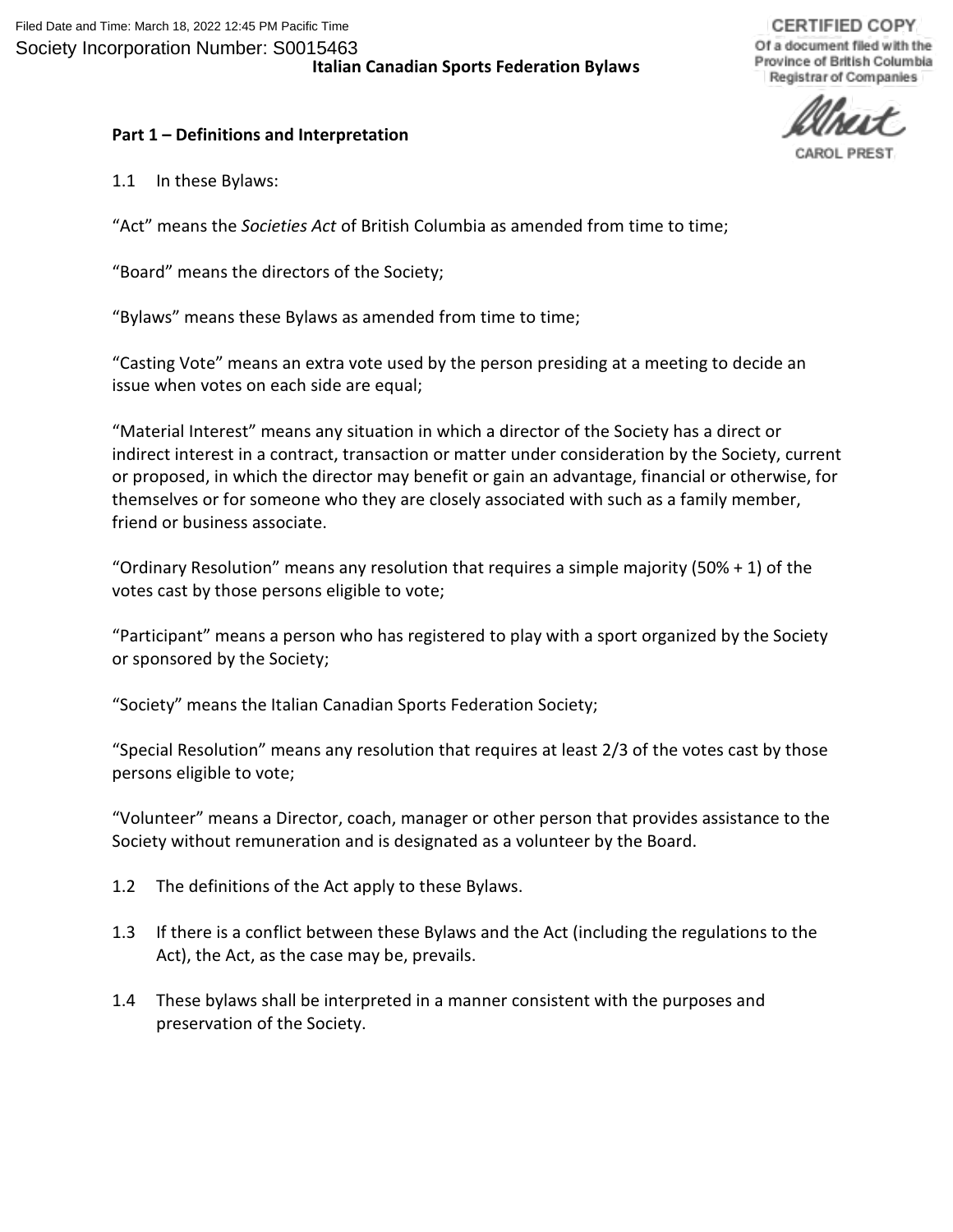#### **Part 2 – Membership**

Eligibility for membership in the Society

- 2.1 (1) To be eligible to apply for membership in the Society, a person must
	- (a) be 18 years or older and be registered as
		- (i) a Player,
		- (ii) a Volunteer, or
		- (iii) a paid coach of the Society;
	- (b) be a parent, legal guardian or other person approved by the Board, on behalf of a registered Player who is under the age of 18,
	- (c) provide financial support or sponsorship to the Society in an amount designated by the Board; or
	- (2) A person who is eligible for membership in more than one category in subsection (1) is only entitled to one membership.
	- (3) A person is not eligible for membership in the Society if they have registration fees owing to the Society unless otherwise approved by the Board.

Application for membership

2.2 A person who is eligible for membership in the Society may apply to the Board for membership in the Society, and the person becomes a member on the Board's, or its delegate's, approval of the application.

Honourary life membership

2.3 The Board may confer an Honourary Life Membership upon a person who has rendered valuable service to the Association. Honourary Life Members are afforded all rights of Membership and shall have a voice but no vote at a General Meeting of the Association.

#### Duties of members

- 2.3 Every member must
	- (a) uphold the constitution of the Society,
	- (b) comply with these Bylaws and other rules and policies of the Society, and
	- (c) comply with the rules, policies and decisions of the governing body or governing bodies of the sport with which the member and the Society is affiliated.

## Rights of members

2.4 Unless otherwise stated in these Bylaws, every member of the Society has a right to participate in the activities of the Society according to these Bylaws including: (a) the right to one vote in a general meeting of the Society, and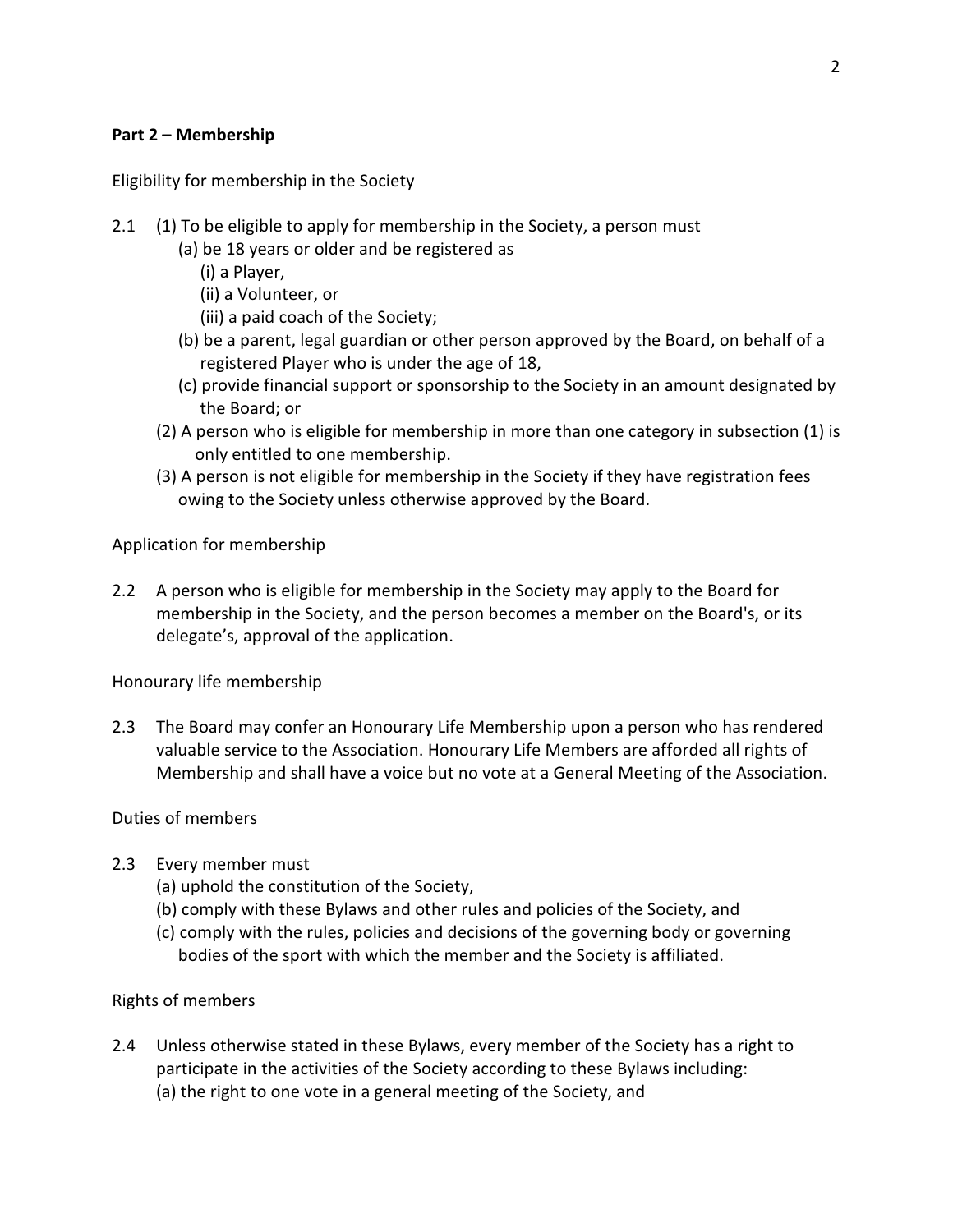(b) the rights afforded by virtue of the governing body or bodies of the sport with which the member and the Society is affiliated.

Amount of membership dues

2.5 The amount of the annual membership dues, if any, must be determined by the Board.

Timing of membership

2.6 Upon approval by the Board of a membership application or the renewal of a membership, the membership is valid until the end of the Society's fiscal year.

Member not in good standing

- 2.7 A member is not in good standing if
	- (a) the member fails to renew their membership and pay their annual membership dues; or
	- (b) has not paid their or their family member's registration fees in full unless otherwise approved by the Board.

Disqualification of member not in good standing

- 2.8 A voting member who is not in good standing
	- (a) may not vote at a general meeting of the members;
	- (b) is deemed not to be a voting member for the purpose of consenting to a resolution of the voting members; and
	- (c) may not be elected as a Director of the Society.

Termination of membership if member not in good standing

2.9 A person's membership in the Society is terminated and shall be removed from the Register of Members if the person is not in good standing for 6 consecutive months.

Discipline or expulsion of a member

- 2.10 (1) The Board, as approved by a resolution of at least 2/3 of the Directors, may discipline, suspend or expel a member of the Society
	- (a) for a contravention of these Bylaws,
	- (b) for a contravention of a policy or rule of the Society,
	- (c) for conduct unbecoming a member of the Society, or
	- (d) due to a decision or discipline imposed by a governing body of a sport with which the Society is affiliated, including without limitation, a Player.
	- (2) The Board shall provide reasons for their decision to the member.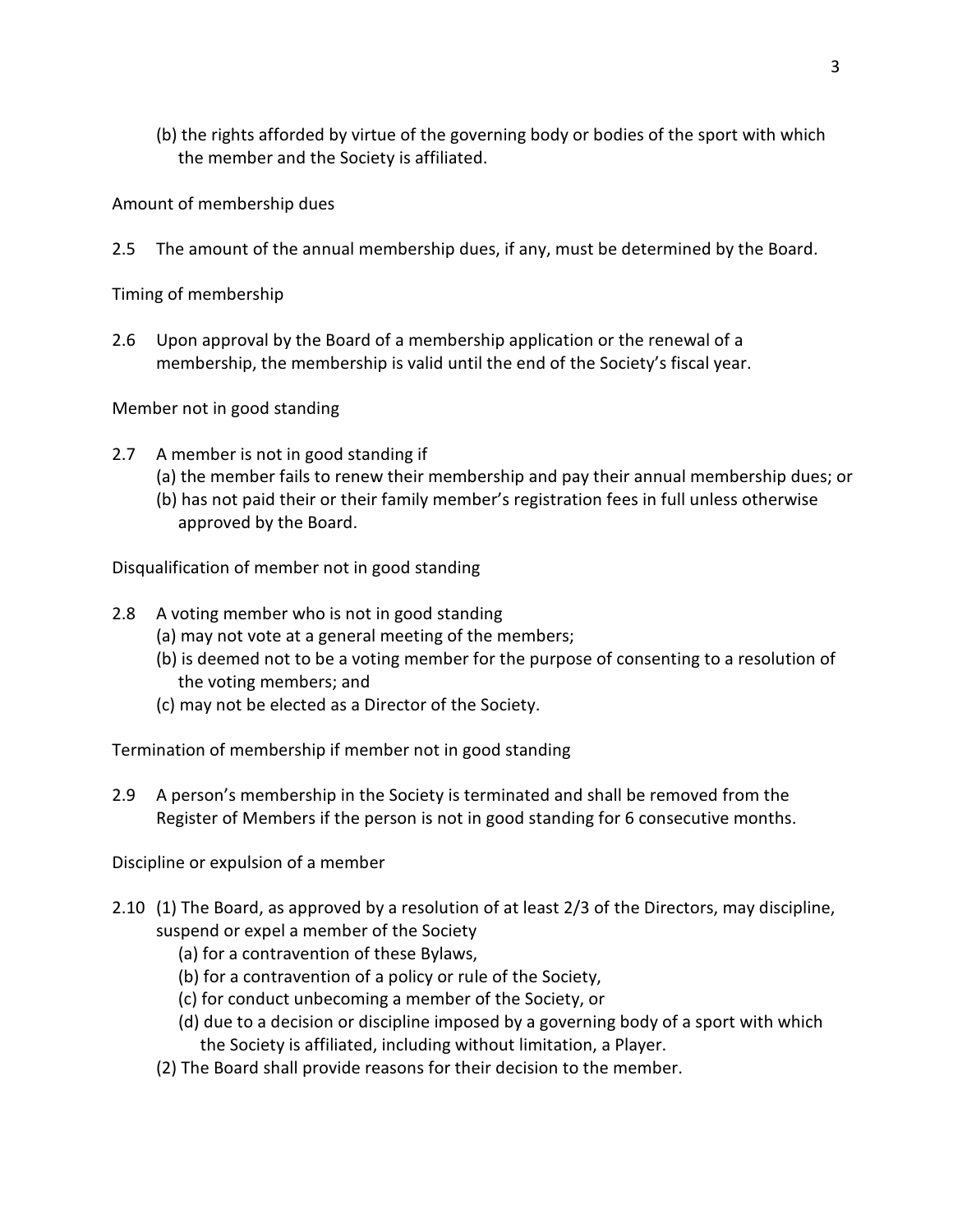(3) The discipline imposed by the Board may include designating the individual as a member not in good standing for the purposes of these Bylaws.

#### Due process

2.11 Before a member may be disciplined or expelled, the Board shall: (a) deliver written notice of the proposed discipline or expulsion, including any evidence they are relying upon, and (b) give the member a reasonable opportunity to make representations to the Board respecting the alleged misconduct and proposed discipline or expulsion.

### Register of Members

2.12 The Board shall maintain a register of members of the Society. The register of members shall distinguish between members who are in good standing and those members who are not in good standing.

## **Part 3 —Meetings of Members**

Time and place of general meeting

- 3.1 (1) An annual general meeting of the Society must be held at least once in each calendar year at the time and place the Board determines, unless the Society applies for an extension as permitted in the Act.
	- (2) Any other general meeting of the Society may be held in accordance with the provisions of the Act.

#### Written Notice

- 3.2 (1) Written notice of an annual general meeting or general meeting of members shall be given to each member in good standing at least fifteen (15) days prior to such meeting. A notice sent by regular mail shall be deemed to have been given on the second day following that on which the noticed is mailed.
	- (2) Notice delivered to the member by the email on record for the member shall constitute written notice in (a).
- 3.3. A notice of any annual general meeting or general meeting must state the date, time and location of the meeting (unless the meeting is an electronic meeting) as well as the nature of any business, other than ordinary business, to be transacted at the meeting in sufficient detail to permit a member receiving the notice to form a reasoned judgment concerning that business. The notice shall include notice and text of any Special Resolution to be considered by the members.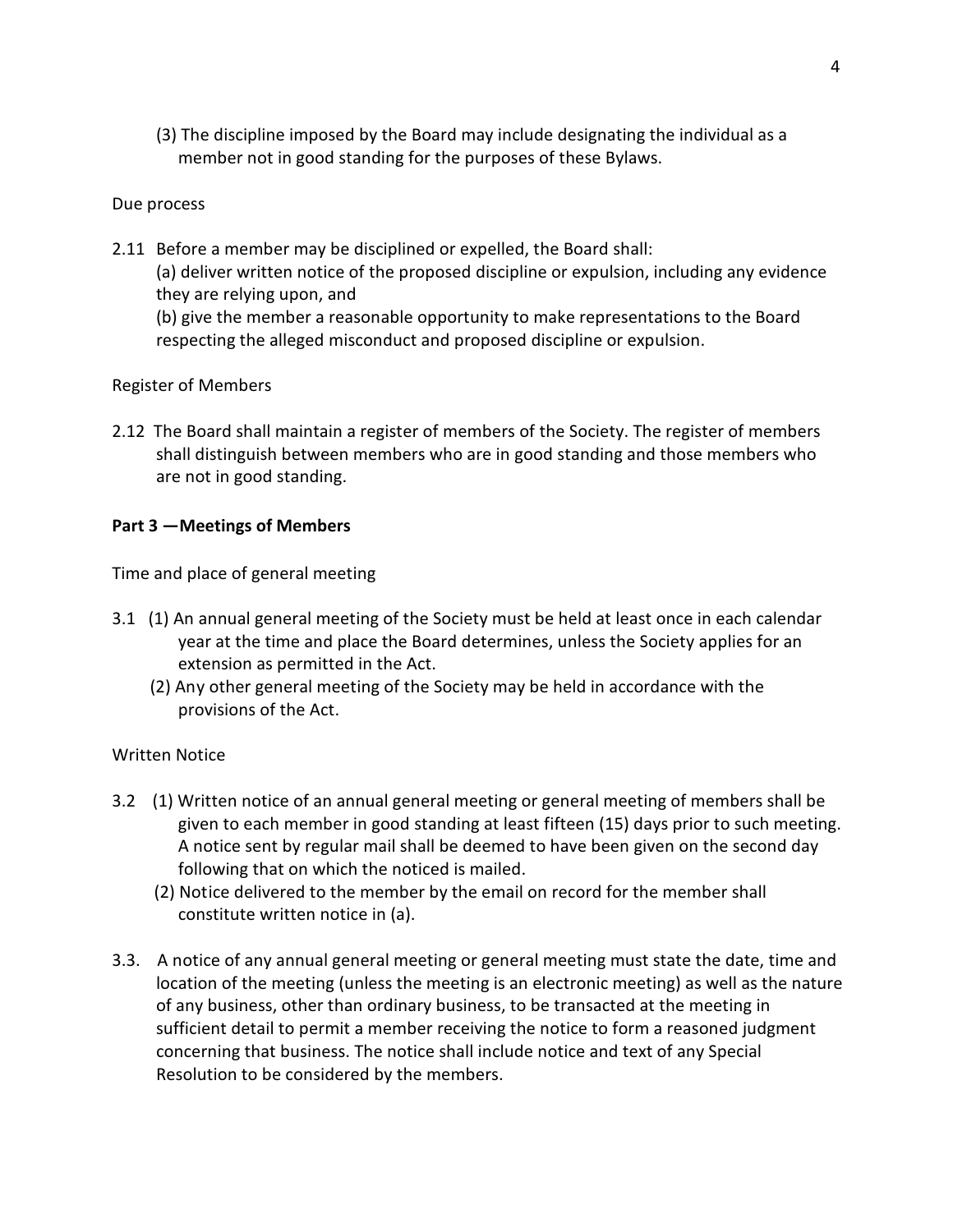Accidental omission of notice

3.4. The accidental omission to send notice of a general meeting to a member, or the nonreceipt of notice by a member, does not invalidate any proceedings at the meeting.

Ordinary business at general meeting

- 3.5 At an annual general meeting or general meeting, the following business is ordinary business:
	- (a) adoption of rules of order;
	- (b) consideration of any financial statements of the Society presented to the meeting;
	- (c) consideration of the reports, if any, of the directors or auditor;
	- (d) election or appointment of directors, if any;
	- (e) appointment of any Chartered Professional Accountant, if any;
	- (f) business arising out of a report of the directors not requiring the passing of a special resolution.

Chair of general meeting

- 3.6 (1) The President of the Society shall preside at any general meeting. If the President is absent, the Vice President shall preside at any general meeting.
	- (2) If the President and Vice President are absent from any general meeting, the Board shall determine who shall preside at the meeting.

Quorum required

3.7 Business, other than the election of the chair of the meeting and the adjournment or termination of the meeting, must not be transacted at a general meeting unless a quorum of voting members is present.

Quorum for general meetings

3.8 The quorum for the transaction of business at a general meeting is 10 voting members.

Lack of quorum at commencement of meeting

3.9 If, within 30 minutes from the time set for holding a general meeting, a quorum of voting members is not present, the meeting stands adjourned to the same day in the next week, at the same time and place, and if, at the continuation of the adjourned meeting, a quorum is not present within 30 minutes from the time set for holding the continuation of the adjourned meeting, the voting members who are present constitute a quorum for that meeting.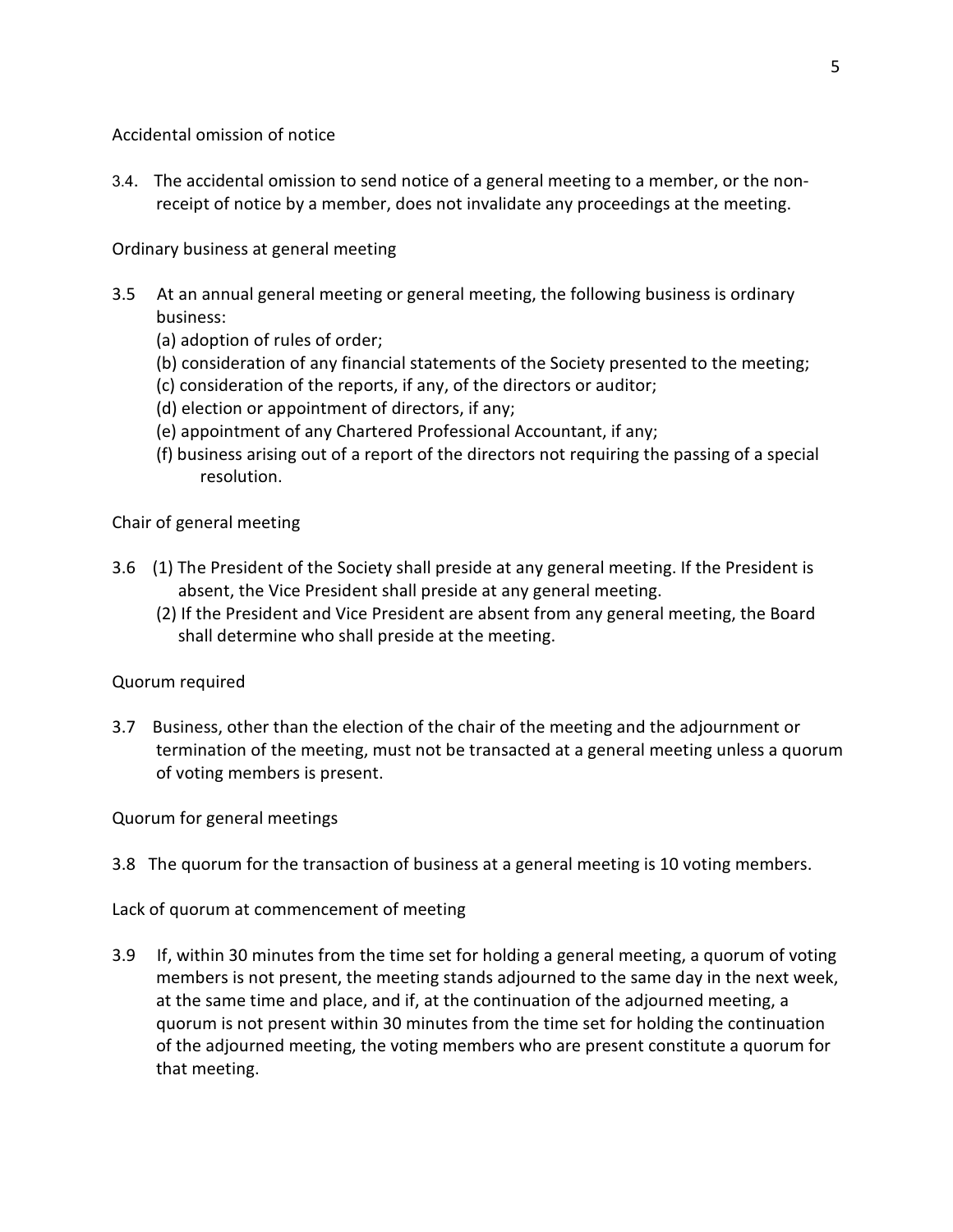Order of business at general meeting

- 3.10 The order of business at a general meeting is as follows:
	- (a) elect an individual to chair the meeting, if necessary;
	- (b) determine that there is a quorum;
	- (c) approve the agenda;
	- (d) approve the minutes from the last general meeting;
	- (e) deal with unfinished business from the last general meeting, if any;
	- (f) if the meeting is an annual general meeting,
		- (i) receive the directors' report on the financial statements of the Society for the previous financial year, and the Chartered Professional Accountant's report, if any, on those statements,
		- (ii) receive any other reports of directors' activities and decisions since the previous annual general meeting, and
		- (iii) appoint a Chartered Professional Accountant, if any
	- (g) deal with new business, including any matters about which notice has been given to the members in the notice of meeting;
	- (h) elect or appoint directors, if any
	- (i) adjourn the meeting.

#### Methods of voting

- 3.11 At a general meeting, voting shall be by a show of hands, an oral vote or another method that adequately discloses the intention of the voting members, except that if,
	- (a) before or after such a vote, 2 or more voting members request a secret ballot or a secret ballot is directed by the chair of the meeting, voting must be by a secret ballot; or
	- (b) if a meeting is held in accordance with Section 3.16, voting shall be in the manner determined by the directors provided that such voting shall fairly record all votes.

#### Announcement of result

3.12 The chair of a general meeting must announce the outcome of each vote and that outcome must be recorded in the minutes of the meeting.

Proxy voting not permitted

3.13 Voting by proxy is not permitted.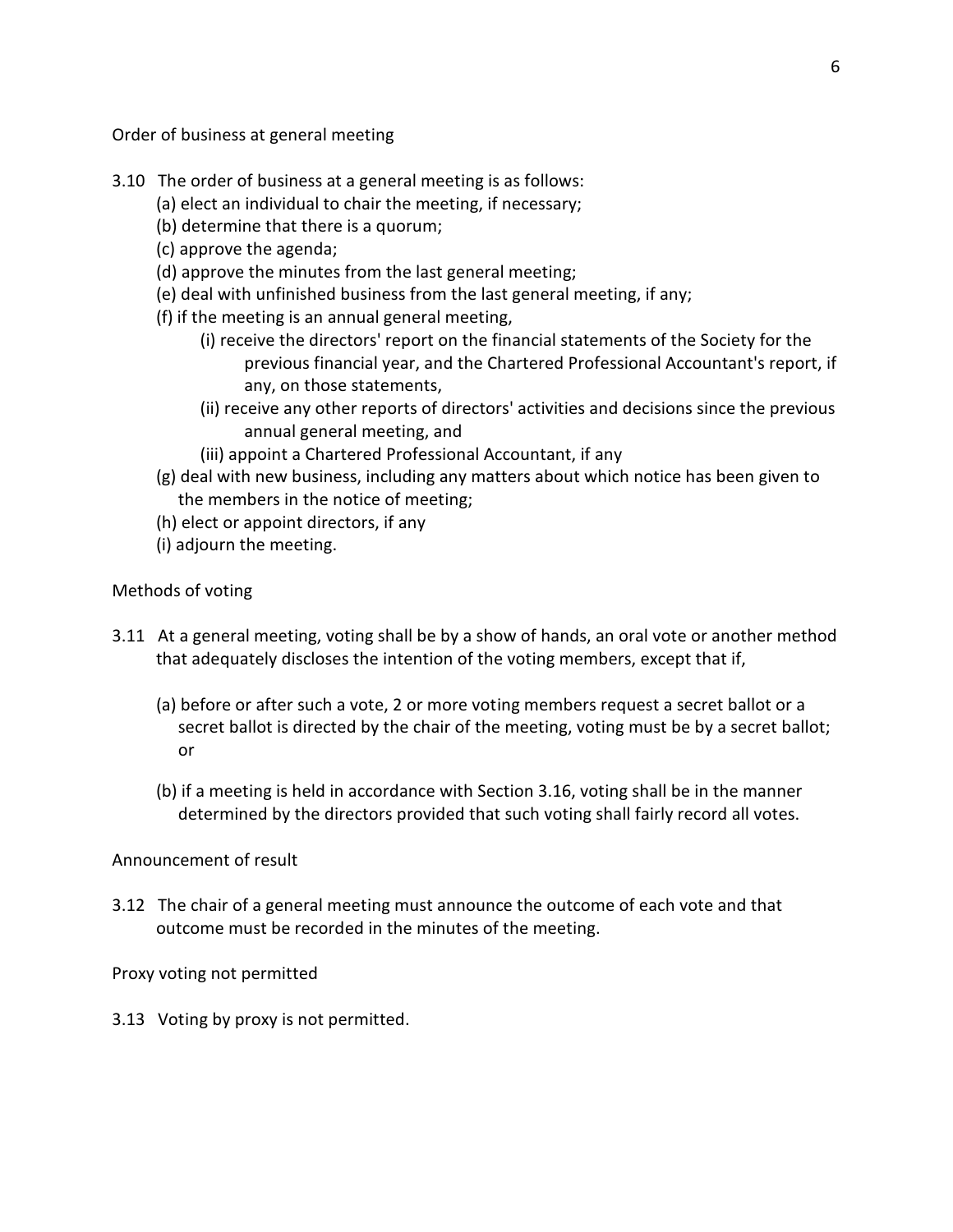Matters decided at general meeting by ordinary resolution

3.14 A matter to be decided at a general meeting must be decided by ordinary resolution unless the matter is required by the Act or these Bylaws to be decided by Special Resolution.

Procedure at AGMs or general meetings

3.15 The Board may adopt a set of rules and procedures for conduct of meetings of the members. If the Board does not adopt a set of rules and procedures prior to the meeting, then Roberts Rules of Order shall apply.

Participation by Telephone or other Communications Medium

3.16 Subject to the Act, the directors may decide, in their sole discretion, to hold a general meeting as a fully or partially electronic meeting. If the directors decide to hold a general meeting as a fully or partially electronic meetings, the directors shall make arrangements for members to participate in, and, if applicable, to vote at such general meeting by telephone or other communications medium. A member or other person participating in such general meeting by telephone or other communications medium shall be deemed to be present at the meeting. A member entitled to vote at the general meeting and participating by telephone or other communications medium shall be counted in the quorum therefor and be entitled to speak and vote at the general meeting.

## **Part 4 — Directors**

Number of directors on Board

4.1 The Society must have no fewer than 3 and no more than 12 directors.

#### Term

- 4.2 (1) At the time these bylaws are adopted by the Society,
	- (a) current directors will continue until the end of their current terms,
	- (b) any director appointed by the Board to fill a vacancy will continue until the end of the term of the director for whom they are filling that vacancy, and
	- (2) At any subsequent election after the adoption of these bylaws, all directors and succeeding directors will be elected for 2 year terms.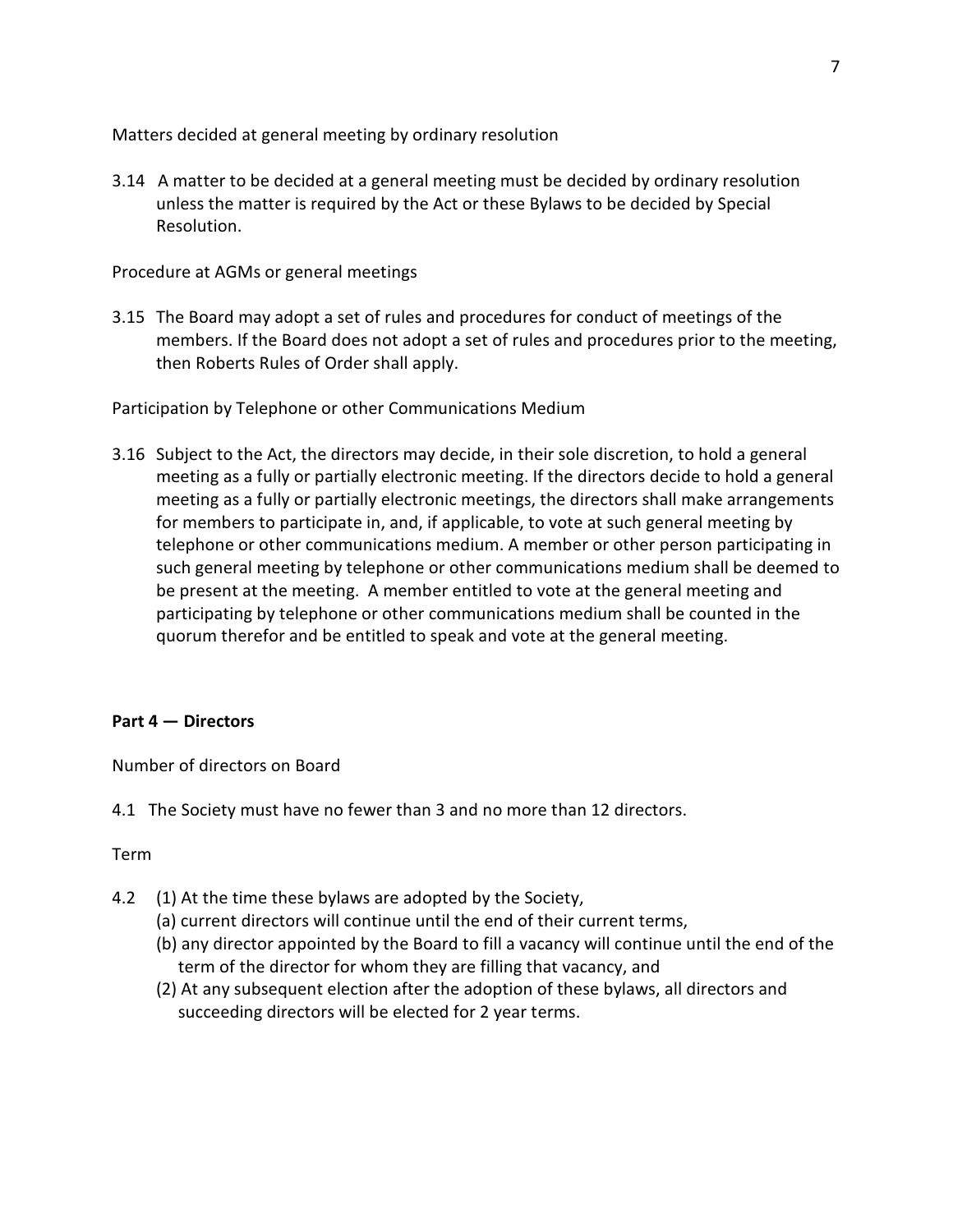Election or appointment of directors

4.3 At each annual general meeting, the voting members entitled to vote for the election of directors must elect candidates who have applied for election to the Board, if any. If there are less than or the same number of candidates for election than available Board positions, those candidates shall be acclaimed as elected to the Board without a vote by the members.

#### Application to be elected as a director

- 4.4 (1) To be a candidate for election as a director of the Society, a person must be eligible to be elected according to these Bylaws and follow the process for application as approved by the Board of Directors each year.
	- (2) There shall be no nominations of candidates for director from the floor of an annual general meeting or general meeting of members that has authority to elect directors of the Society.
	- (3) The Board shall ensure that their process for application to be elected as a director provide sufficient notice to members of the process for application as well as sufficient notice to the members regarding the list of candidates who have applied to be elected as a director prior to an annual general meeting or general meeting of the members that has authority to elect directors of the Society.

Directors may fill vacancy on Board

4.5 The Board may, at any time, appoint a member as a director to fill a vacancy that arises on the Board as a result of the resignation, death, incapacity or disqualification of a director during the director's term of office.

Term of appointment of director filling casual vacancy

4.6 A director appointed by the Board to fill a vacancy will continue until the end of the term of the director for whom they are filling that vacancy.

Duties of directors

- 4.7 Every director must, when exercising the powers and performing the functions of a director of the society,
	- (a) act with a view to the purposes of the society,
	- (b) act honestly and in good faith with a view to the best interests of the society,
	- (c) exercise the care, diligence and skill that a reasonably prudent individual would exercise in comparable circumstances,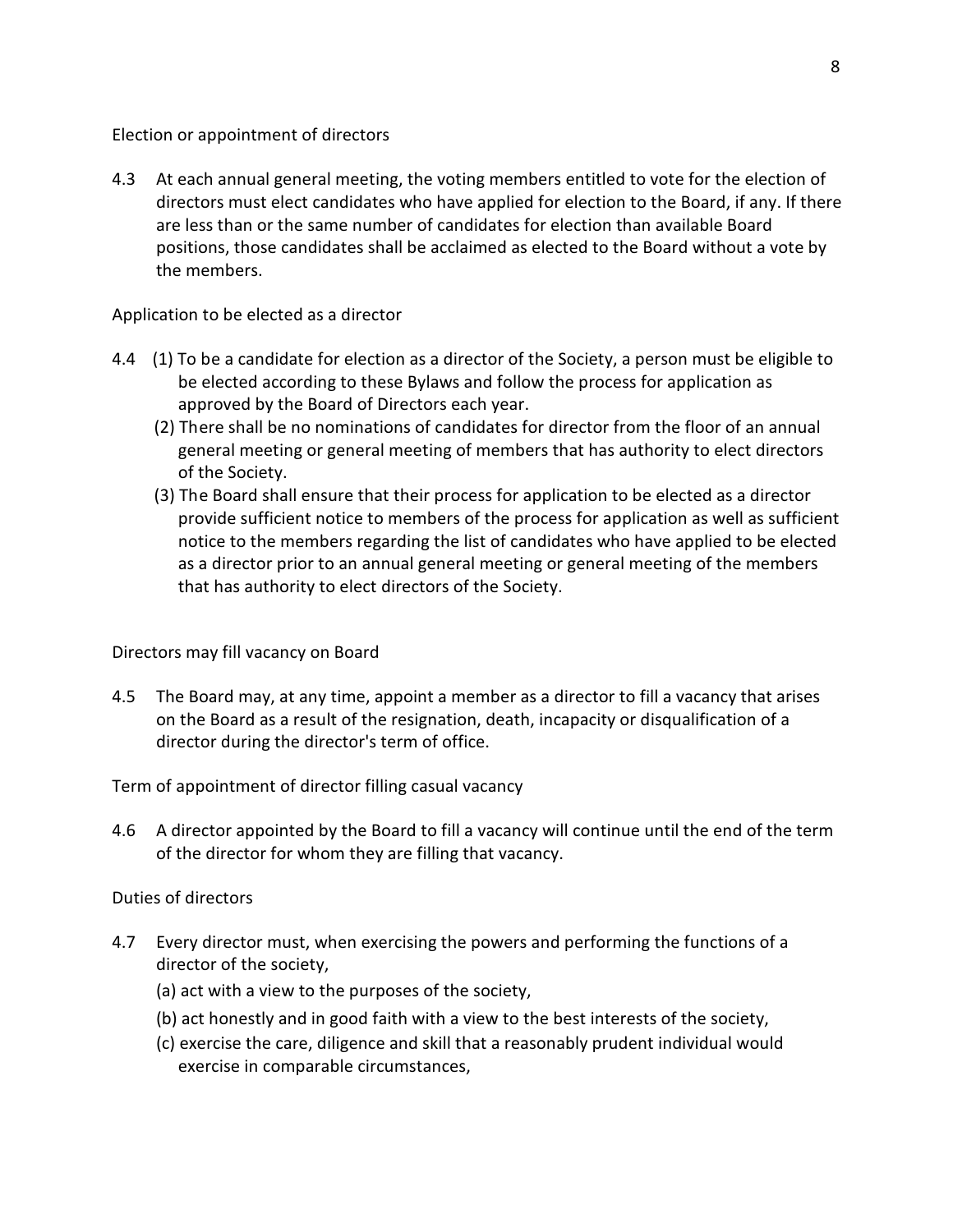- (d) comply with any obligations and duties as required by the governing body or governing bodies of the sport with which the Society is affiliated, and
- (e) act in accordance with these bylaws and the Act.

#### Board Meetings

4.8 The Board shall meet regularly for the conduct of the Society's business. Board meetings may be held in a manner (including by electronic meeting) as determined by the Board, at the place (if any), at a reasonable time and on reasonable notice appropriate for the circumstances.

Meetings by Telephone or Other Communications Medium

4.9 A director may participate in a meeting of the Board or of any committee of the Board in person or by telephone or other communications medium if all directors participating in the meeting, whether in person or by telephone or other communications medium, are able to communicate with each other. A director who participates in a meeting in a manner contemplated by this section is deemed for all purposes of the Societies Act and these Bylaws to be present at the meeting and to have agreed to participate in that manner.

Proceedings valid despite omission to give notice

4.10 The accidental omission to give notice of a directors meeting to a director, or the nonreceipt of a notice by a director, does not invalidate proceedings at the meeting.

Conduct of directors meetings

4.11 The Board may adopt a set of rules and procedures for conduct of meetings of the Directors. If the Board does not adopt a set of rules and procedures prior to the meeting, then Roberts Rules of Order shall apply.

Quorum of directors

4.12 The quorum for the transaction of business at a directors meeting is the lesser of a majority of the directors or five directors.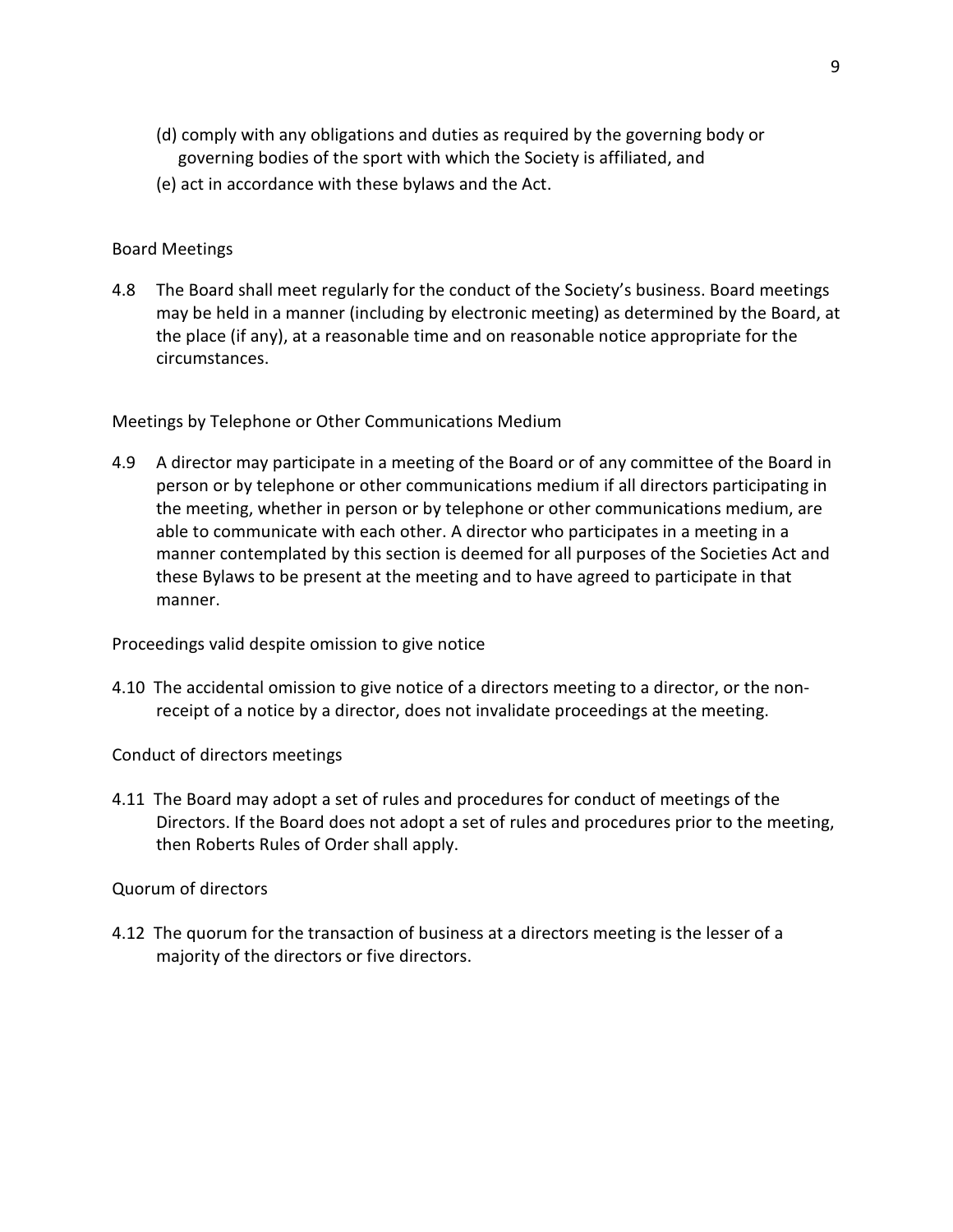Failure to attend Board meetings

4.13 A director who fails to attend three (3) consecutive meetings of the Board without good cause may be removed as director of the Society by the remaining directors. The remaining Directors shall give notice of proposed removal to the director in question who shall have an opportunity to address the Board before a final decision is made to remove the director.

No remuneration for directors

4.14 No Director shall be remunerated for being or acting as a Director, but a Director shall be reimbursed for all expenses necessarily and reasonably incurred while engaged in the affairs of the Society.

Disclosure of director's interest

- 4.15 (1) This section applies to a director of a society who has a direct or indirect material interest in
	- (a) a contract or transaction, or a proposed contract or transaction, of the society, or

(b) a matter that is or is to be the subject of consideration by the directors, if that interest could result in the creation of a duty or interest that materially conflicts with that director's duty or interest as a director of the society.

(2) A director to whom this section applies must

(a) disclose fully and promptly to the other directors the nature and extent of the director's interest,

(b) abstain from voting on a directors' resolution or consenting to a consent resolution of directors in respect of the contract, transaction or matter referred to in subsection  $(1)$ ,

- (c) leave the directors' meeting, if any,
	- (i) when the contract, transaction or matter is discussed, unless asked by the other directors to be in attendance to provide information, and
	- (ii) when the other directors vote on the contract, transaction or matter, and
- (d) refrain from any action intended to influence the discussion or vote.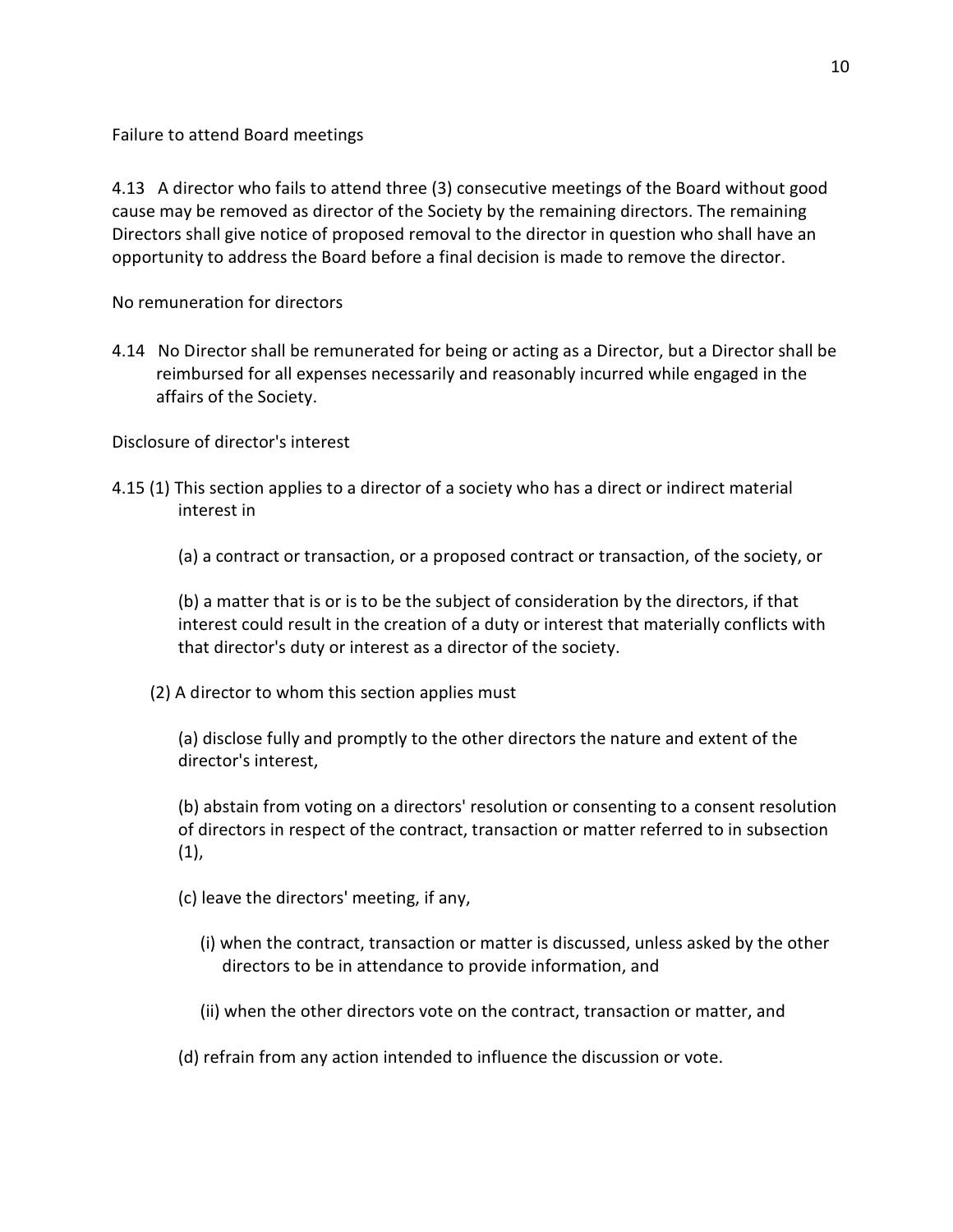- (3) A disclosure under subsection (2) (a) must be evidenced in at least one of the following records:
	- (a) the minutes of a meeting of directors;
	- (b)a consent resolution of directors;
	- (c) a record addressed to the directors that is delivered to the delivery address, or mailed by registered mail to the mailing address, of the registered office of the society.
- (4) If all of the directors of a society have disclosed under subsection (2)(a) a direct or indirect material interest, described in subsection (1), in a contract, transaction or matter,
	- (a) any or all of the directors may, despite subsection (2) (b), vote on a directors' resolution or consent to a consent resolution of directors in respect of the contract, transaction or matter, and
	- (b) subsection (2) (c) and (d) does not apply.
- (5) Despite subsection (1), this section does not apply to a director of a society in respect of a contract, transaction or matter that relates to any of the following:
	- (a) payment to the director by the society of remuneration for being a director or reimbursement to the director by the society of the director's expenses as described in section 46 of the Act [remuneration and reimbursement of directors];
	- (b) indemnification of or payment to the director under section 64 (1), (2) or (4) of the Act [indemnification and payment of expenses];
	- (c) the purchase or maintenance of insurance, referred to in section 66 of the Act [insurance], for the benefit of the director.

#### Accountability

- 4.16 A director of a society to whom section 4.15 applies must pay to the society an amount equal to any profit made by the director as a consequence of the society entering into or performing a contract or transaction unless
	- (a) the director discloses the director's interest in the contract or transaction in accordance with, and otherwise complies with, section 4.15, and, after the disclosure, the contract or transaction is approved by a directors' resolution, or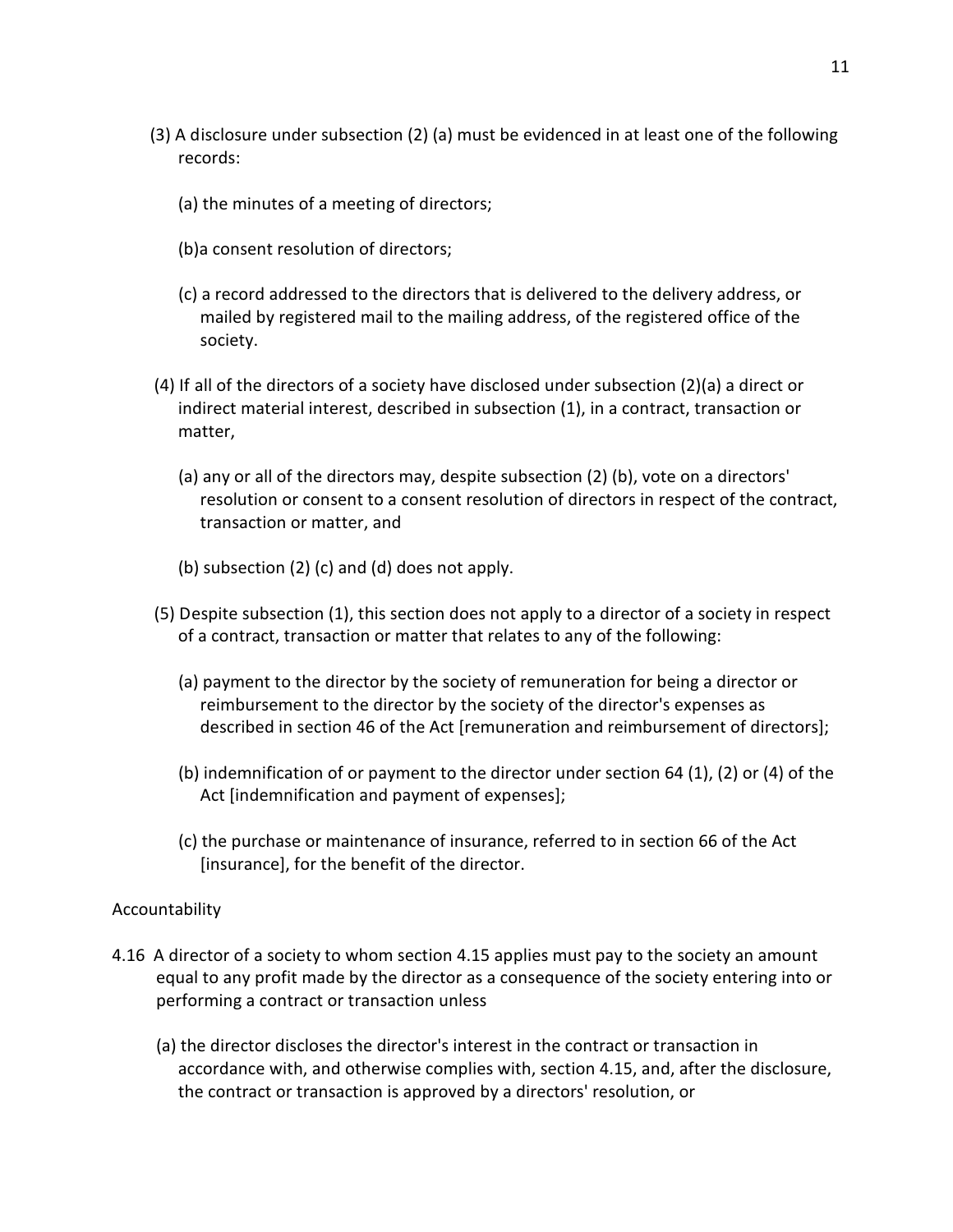(b) the contract or transaction is approved by special resolution after the nature and extent of the director's interest in the contract or transaction has been fully disclosed to the members.

## **Part 5 — Officers of the Board of Directors**

Officers of the Board

- 5.1 (1) There shall be the following Officers of the Board:
	- (a) President
	- (b) One or More Vice-Presidents
	- (c) Secretary, and
	- (d) Treasurer
	- (2) Other officers may be elected by the Board as it deems expedient from time to time and the Board may confer upon such officers' powers and allot them such duties as the Board considers advisable.

Election of Officers

5.2 The officers of the Society shall be elected annually by the Board from among its number immediately following the annual general meeting and vacancies in any position may be filled by the Board from time to time.

Role of President

- 5.3 (1) The president shall preside at all meetings of the Society and of the Board.
	- (2) The president is the chief executive officer and spokesperson of the Society and has a responsibility to supervise the work of other directors and any staff.
	- (3) The president, or person who is presiding at a meeting of the Society or Board, shall have a vote.

Role of Vice-president(s)

5.4 The vice-president(s), during the absence of the president, shall carry out the duties of the president.

Role of the Secretary

#### 5.5 The secretary shall

(a) issue notices of general meetings and directors' meetings;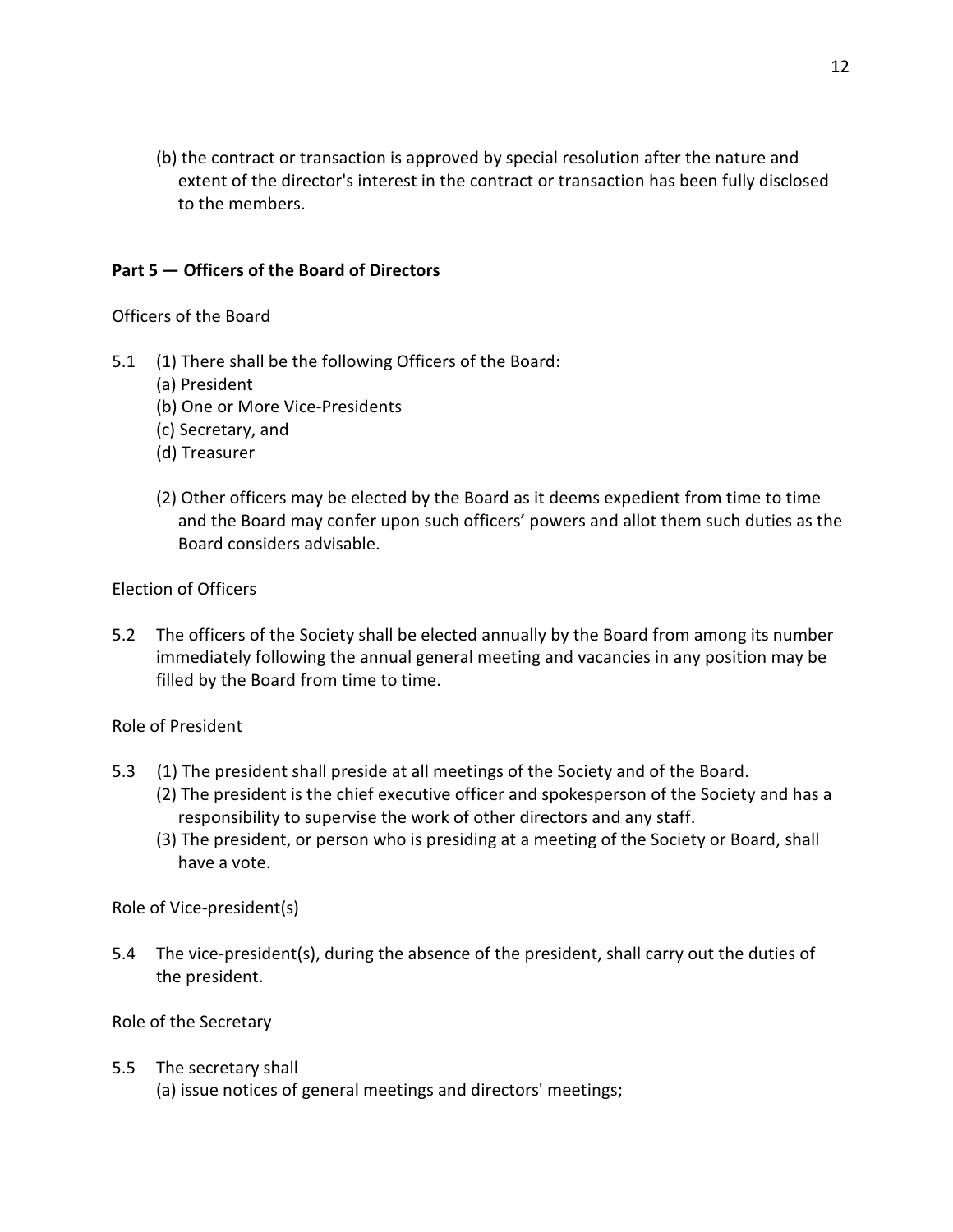- (b) take minutes of general meetings and directors' meetings;
- (c) keep or cause to be kept the register of members;
- (d) file the annual report of the Society and make any other filings with the registrar under the Act.
- (e) perform other duties necessary to comply with the Act.

Role of the Treasurer

- 5.6 The treasurer shall
	- (a) keep or cause to be kept the financial records, including books of account, necessary to comply with the Act and responsibly manage the finances of the Society;
	- (b) render financial statements to the directors, members and others when required;
	- (c) ensure that all obligations with respect to the financial affairs of the Society are met.

#### **Part 6 – Board Committees**

Establishment and Mandate

- 6.1 (1) The Board may establish Board committees that have specific responsibilities related to the work of the Board and the Society as outlined in the terms of reference for the committee as approved by the Board.
	- (2) There shall be a Finance and Audit Committee of the Board that has responsibility for the oversight and operation of the financial management of the Society as further outlined in its terms of reference.
	- (3) Each Board committee shall report on its activities at every meeting of the Board.

Chair and Committee members

- 6.2 (1) Each Board committee shall have a Chair as appointed by the President. The Chair is responsible for leading the committee according to its terms of reference and shall preside at committee meetings.
	- (2) Every director of the Society shall sit on at least one of the Board committees.
	- (3) The membership of each Board committee shall include directors of the Society and may include non-directors. Every non-director member of a committee shall be subject to these bylaws and rules and policies of the society, including duties related to conflicts of interest. The membership of each Board committee shall be approved by the Board.

#### **Part 7 – Finance**

Financial statements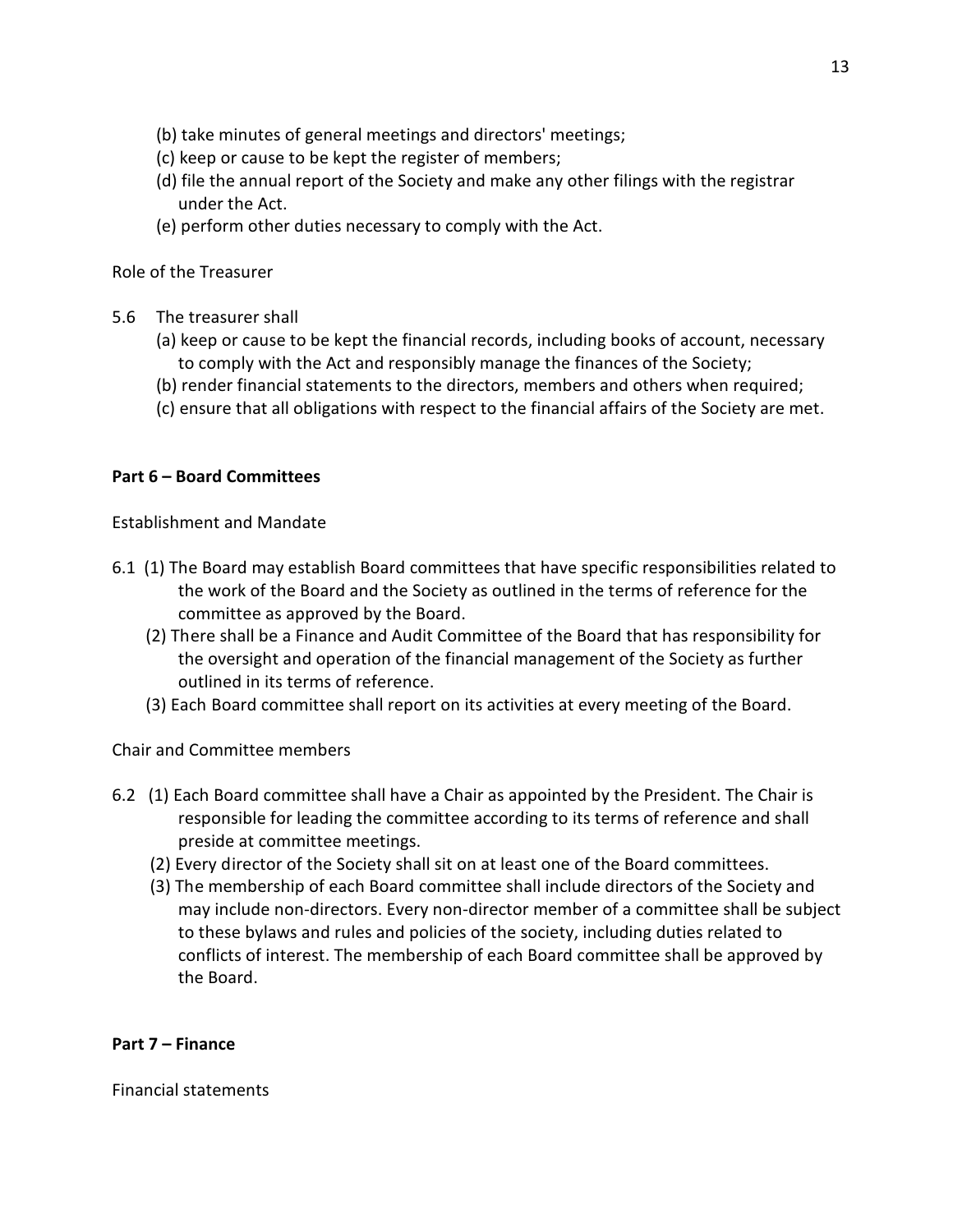- 7.1 The Society's financial reporting requirements shall comply with the requirements of the governing body or governing bodies with which the Society is affiliated;
- 7.2 Notwithstanding the requirements of a governing body or governing bodies with which the Society is affiliated, the Society's financial statements shall at least include an annual statement of financial position (balance sheet), statement of operations (income statement), and statement of changes in net assets.
- 7.3 (a) By resolution at a regular Board meeting, the Board shall annually determine to undertake an audit or review engagement of the financial statements by a licensed Chartered Professional Accountant and shall appoint the Chartered Professional Accountant who will undertake the audit or review engagement.

## Presentation of Financial statements and CPA's report to members

7.4 The Society's financial statements and the Chartered Professional Accountant's report shall be presented at the annual meeting of the members. These documents shall be distributed to the membership at least 15 days before the annual general meeting of the members.

#### Board's budget

- 7.5 (1) The Board shall be responsible for approving an annual operational budget of the Society in the first two months of the Society's fiscal year. The budget shall include all proposed fees.
	- (2) Debts, liabilities or other obligations shall be incurred or entered into in the name of the Society consistent with the Board approved annual budget.
	- (3) The Board shall approve and regularly update financial policies to ensure good financial management of the Society.

#### Borrowing

7.6 Subject to the Act, the Board, in conducting the business of the Society, may borrow up to \$50,000 upon the credit of the Society without seeking the prior approval of the membership. Any further amounts borrowed by the Society must be approved by prior special resolution of the membership.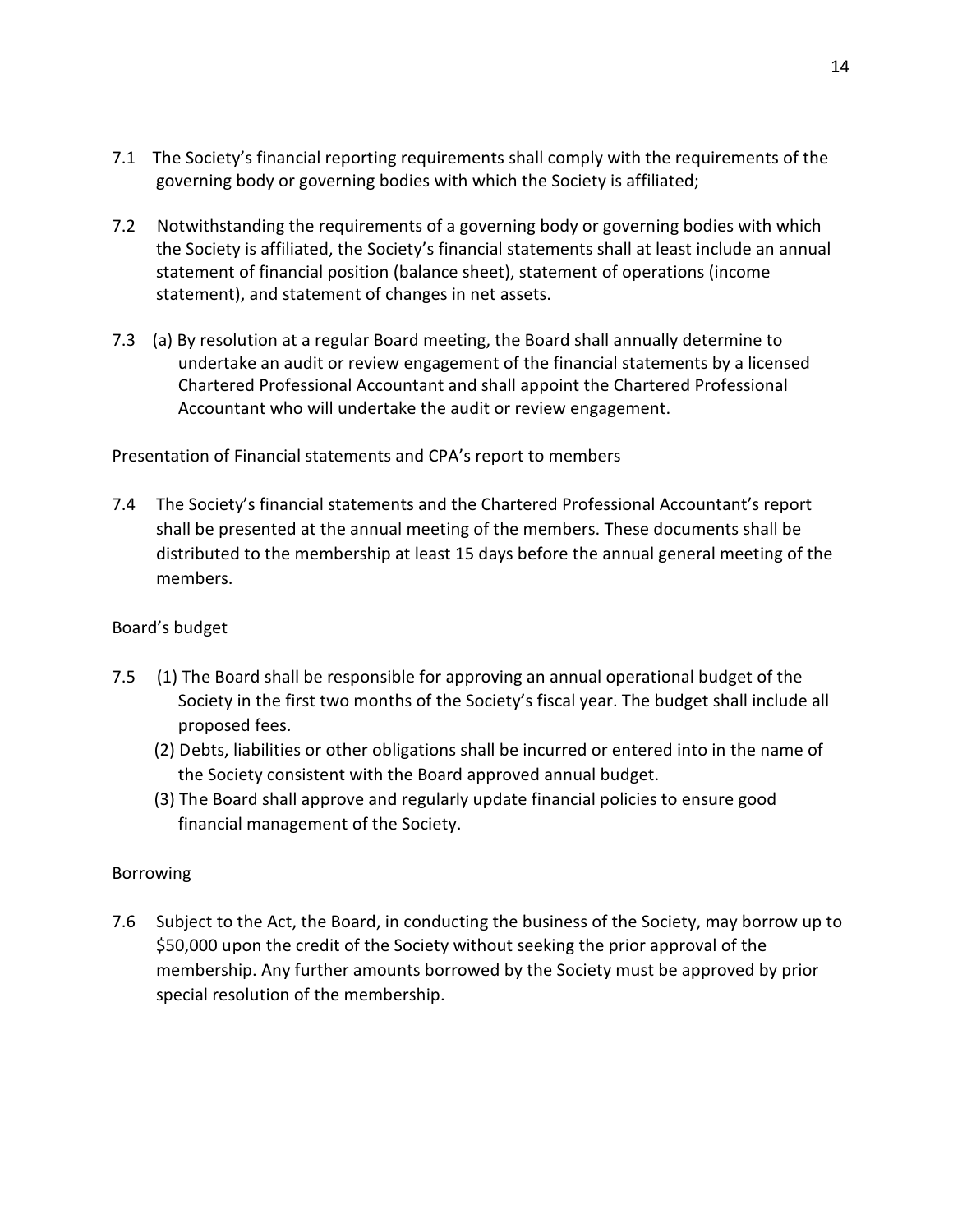Signing officers

7.7 Signing officers for financial accounts and executing contracts on behalf of the Club shall be a minimum of two (2) directors as approved by the Board.

Fiscal year

7.8 The fiscal year end will be as determined by the Board.

### **Part 8 – Indemnity**

Indemnity

8.1 Every director of the society shall, subject to the Act, be deemed to have assumed office on the express understanding and agreement and condition that every director and alternate director of the Society and his heirs, executors, and administrators and estate and effects respectively shall from time to time and at all times be indemnified and saved harmless out of the funds of the Society from and against all costs, charges and expenses whatsoever which such director sustains or incurs in or about any action, suit or proceeding brought, commenced or prosecuted against him or her for or in respect of any act, deed, matter or thing whatsoever made, done or permitted by him or her or any other director or directors in or about the execution of the duties of his, her or their office, and also from and against all other costs, charges and expenses which he or she sustains or incurs in or about or in relation to the affairs thereof except such costs, charges or expenses as are occasioned by his or her own wilful act or default.

## **Part 9 – Inspection of Records**

9.1 Any member in good standing shall be entitled to examine the records of the Society as permitted under the Act, save and except for the minutes of the Board, Board committee meetings and the Society's accounting records, provided five (5) days notice is given to the Secretary. Non-members shall be limited to receiving copies of the report of the Chartered Professional Accountant on the Society's financial statements.

Part 10 – Dissolution

10.1 In the event of dissolution or winding up of the Society, all the remaining assets, after payment of liabilities, shall be distributed to such organization(s) promoting the same objectives as the Society at time of dissolution as determined by the Board. Any assets